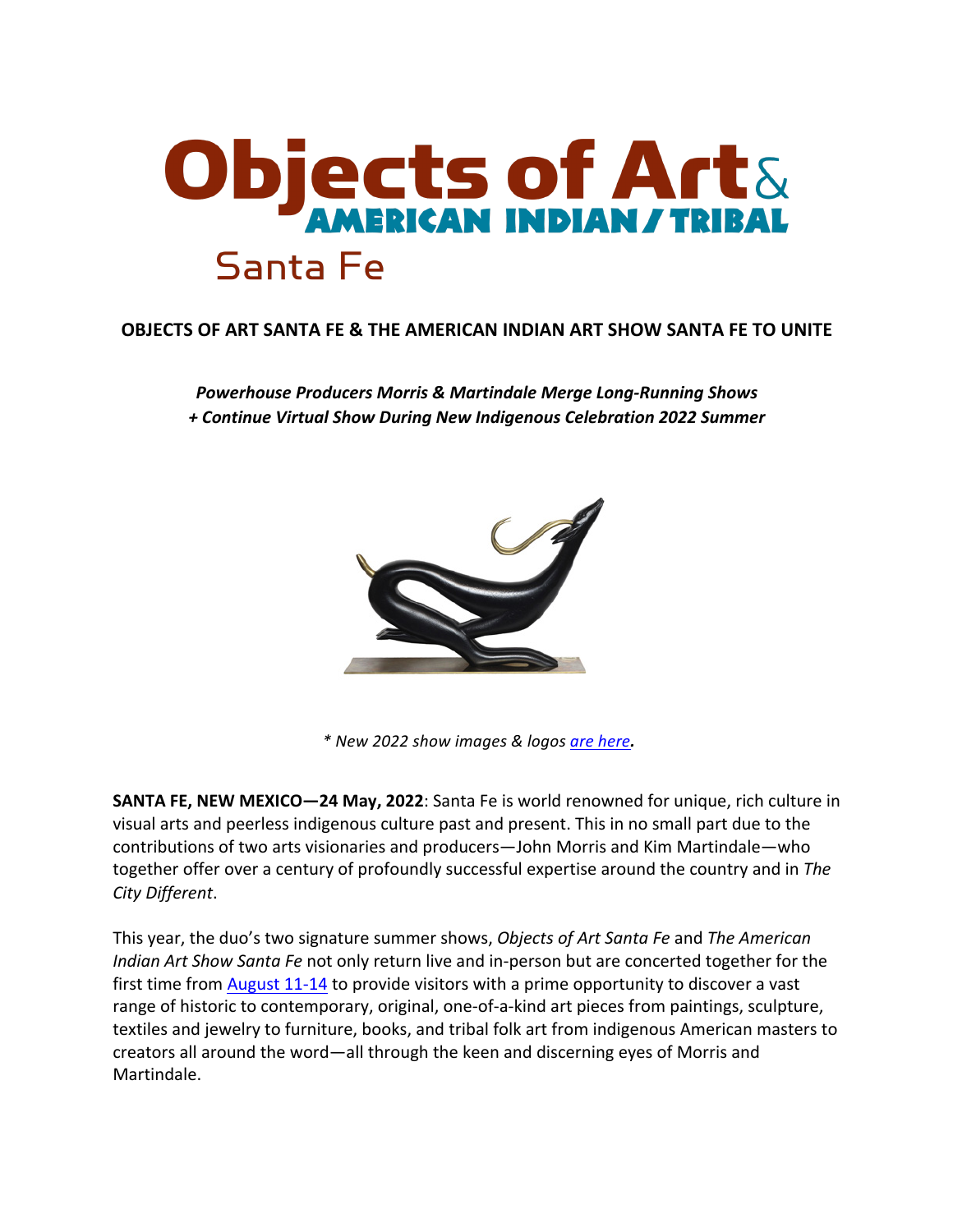An expanded, enhanced, and interactive Virtual Show runs August 11-31.

## **A Classic Experience Reimagined**

"The two shows have been so successful for so long on their own that we hadn't thought to make a change of this nature," said Morris, legendary Head of Production for the Woodstock Music & Art Festival in 1969. "In producing virtual shows for the pandemic, and listening to suggestions from exhibitors and clients, we realized they belonged together and would not only magnify, enhance, and contextualize the experience for both collector and visitor, but for exhibitors and artists too."

"Over the years we've developed a passionate following for the two shows throughout the southwest and coast-to-coast as well. Our guests love the historic Santa Fe Railyard setting and unlimited cultural, culinary, and outdoors opportunities that abound in Santa Fe in summer, so beyond the expanded experience, we're excited that some people won't have to choose one weekend over another this year and fight as much for those always sold-out hotel rooms."

## **Original In The City Different**

"Santa Fe is as unique and bespoke a cultural center as you'll find anywhere on earth," said Martindale. "Our shows—where the only requirement is that all things must be original, not mass produced but unique single objects of art-are genuinely at home here."

"This year, with the 100<sup>th</sup> anniversary of the phenomenal *Indian Market* and the statewide *Indigenous Celebration New Mexico 2022 (IC22),* we look forward to the most dynamic art, artists, and patrons coming together to experience some of the world's most inspired and inspiring creations. This will be a most special time in Santa Fe and one you mustn't miss."

# *Opening Celebration & Benefit For SWAIA/Indian Market*

Thursday, August 11 from  $6:00 - 9:00$  p.m.

### *Show Dates & Times*

Friday, Saturday & Sunday, August 12, 13 & 14 from 11:00 a.m. to 5:00 p.m.

### *Location*

El Museo Cultural de Santa Fe, New Mexico 555 Camino de La Familia / Santa Fe Railyard *\*This year's show is dedicated to Tomás Romero, longtime president of the board at El Museo*

# *Expanded Virtual Show + Special Exhibitions, Lectures & More*

August 11 - 31

### *Objects of Art & American Indian/Tribal Santa Fe 2022*

The new show adds "Tribal" to the title as this crucial element will have four major tribal exhibitors from all over the continent to exhibit in Santa Fe for the first time in nearly a decade: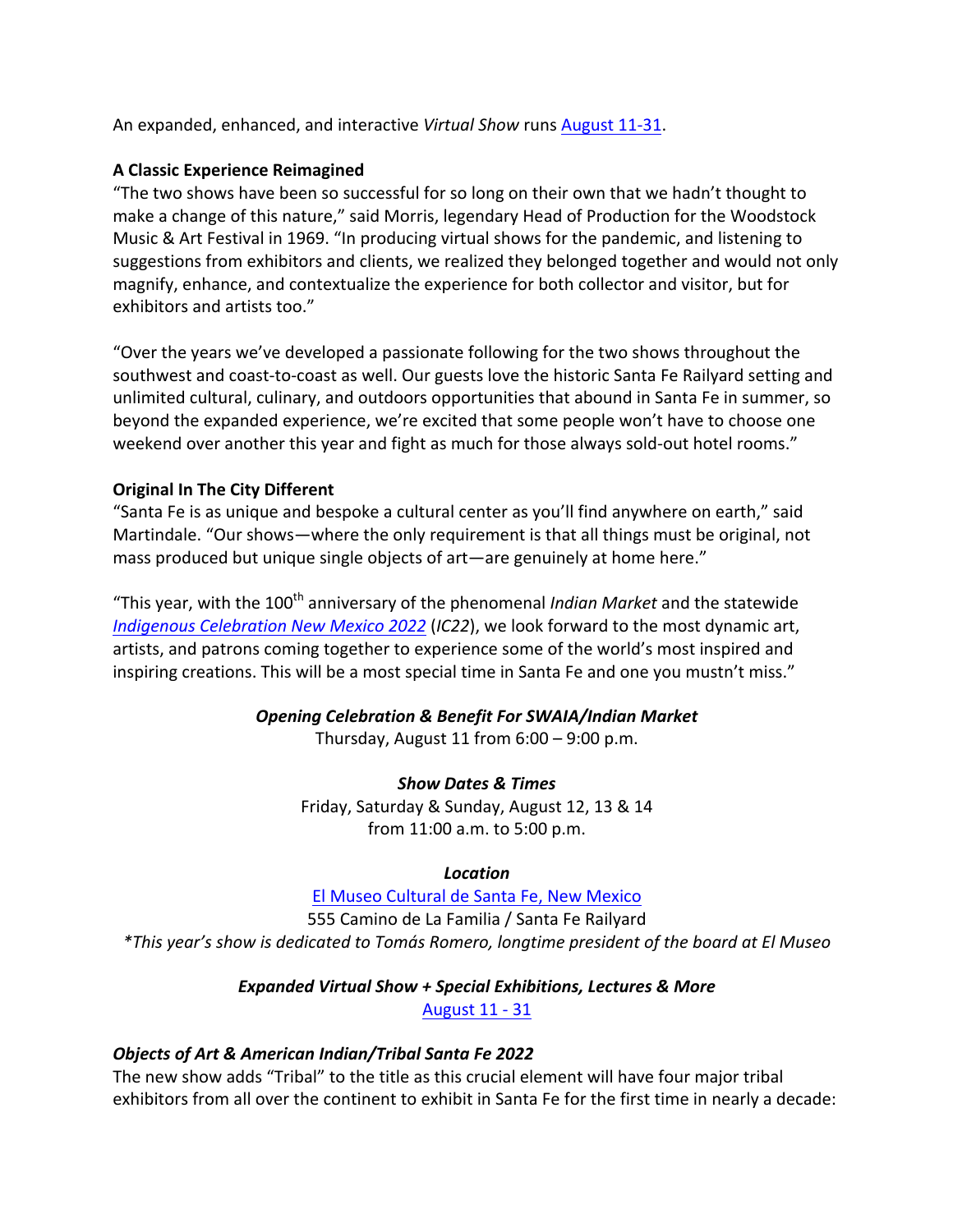Joshua Dimondstein, Mark Eglinton, Mark Johnson, and James Stephenson. Longtime show participants from the tribal world to return are Dancing Threads and Caravanserai.

2022 will be more inclusive than ever as it presents original and unique material from contemporary to historic times: paintings, sculpture, and fine art of all kinds, furniture, books, fashion, jewelry, textiles, and tribal, folk, American Indian, African, and Asian art-singular master objects of art from around the world.

#### **Special Exhibitions, Featured Gallery Presentation & Art Installation**

Morris and Martindale will produce two special exhibitions for the show: *Variations On A Loom*, *Master Navajo Weavers from Crystal Trading Post During the J.B. Moore Era* and *Looking Forward Through The Past: Contemporary Native American Art*.

The show will also include a featured gallery presentation of mesmerizing Australian Aboriginal Master Artists hosted by Natalie Holubnytschyj of Australian Aboriginal Art Gallery in her first trip abroad since Covid-19. Fazakas Gallery will present an art installation by multidisciplinary Cree-Metis sensation Jason Baerg hot off his huge success at Art Toronto.

#### *Special Exhibitions*

### **→** Variations on a Loom:

*Master Navajo Weavers from Crystal Trading Post During the J.B. Moore Era* 



This will be only the second time a J.B. Moore collection of this size will be on public view. Curators Anne & Robert Smith have the most complete collections of J.B. Moore rugs known today and the exhibition will feature over 50 pieces. Smith began feverishly collecting the textiles in 2007, captivated by the beauty of the designs and the colorful history of J.B Moore.

Moore was the first trader to honor his Navajo weavers by placing their names with their creations in his second catalog. There are 14 named weavers in this catalog with some of them having multiple weavings/designs.

**⊥** Looking Forward Through The Past: Contemporary Native American Art --curated by James Trotta-Bono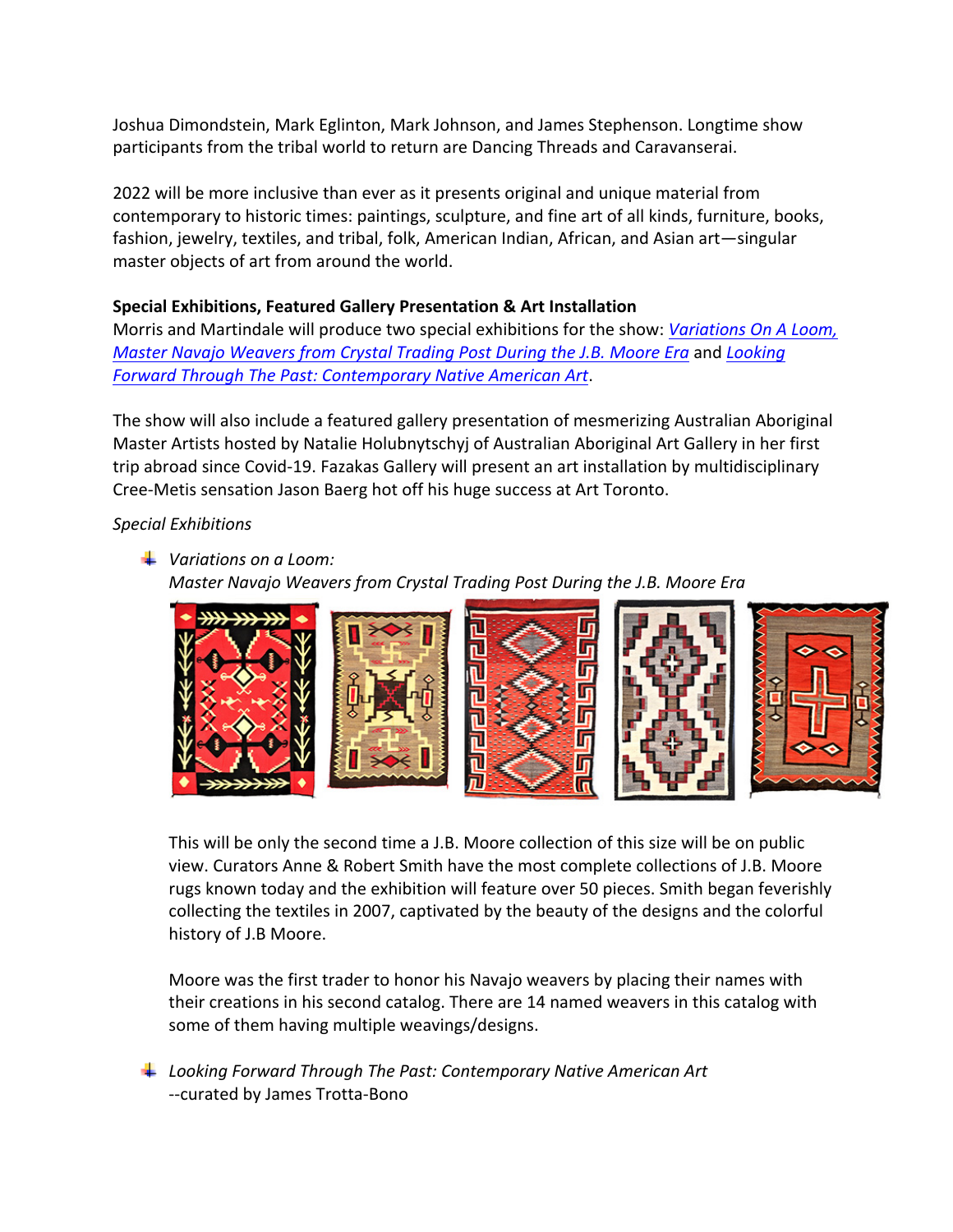

Native artists, rooted in tradition, today create dynamic cross-cultural dialogues that examine our past and reinterpret our shared future. Through these voices, we witness the evolving narrative of ancestral knowledge where each generation stands upon the immense shoulders of the previous. This intense connection to the past has uniquely served Native artists and by extension, all the larger art community. Trotta-Bono Contemporary will present a potent cross-section of artwork by these integral figures of the 20th and 21st centuries.

#### **Virtual Objects of Art & American Indian/Tribal Santa Fe**

*Objects of Art Shows* produced virtual fairs for the first time in 2021 when the physical shows shuttered due to Covid-19. Virtual access vastly expanded exhibitor offerings and brought in record numbers of attendees from 30 countries. Morris and Martindale discovered that a virtual show is a legitimate, high-demand way to see and buy art when you cannot attend the physical show. The technology also facilitates compelling and lasting enhancements to live presentation.

The new, state-of-the-art, virtual show platform designed specifically for *Objects of Art Shows* will at least double the number of exhibitors and offers many functions for easy navigation and use by exhibitors, collectors, and patrons, as well as special exhibitions, interactive lectures, and more to be announced.

*Please note:* Some exhibitors attend the physical show and not the virtual show, and many exhibitors attend the virtual show as a result of being unable to attend the physical show. Both are necessary for the full experience. Opening day of *Virtual Objects of Art & American Indian*/*Tribal Santa Fe* is a benefit for *IC22*, and the *Virtual Show* is then free.

###

#### **About John Morris & Kim Martindale**

#### *John Morris*

Over 60 years ago, John Morris began his career as a show promoter and producer of landmark musical events in the U.S., Europe, and around the world. John was Head of Production at the original Woodstock Festival, opened and ran New York City's landmark rock concert venue: The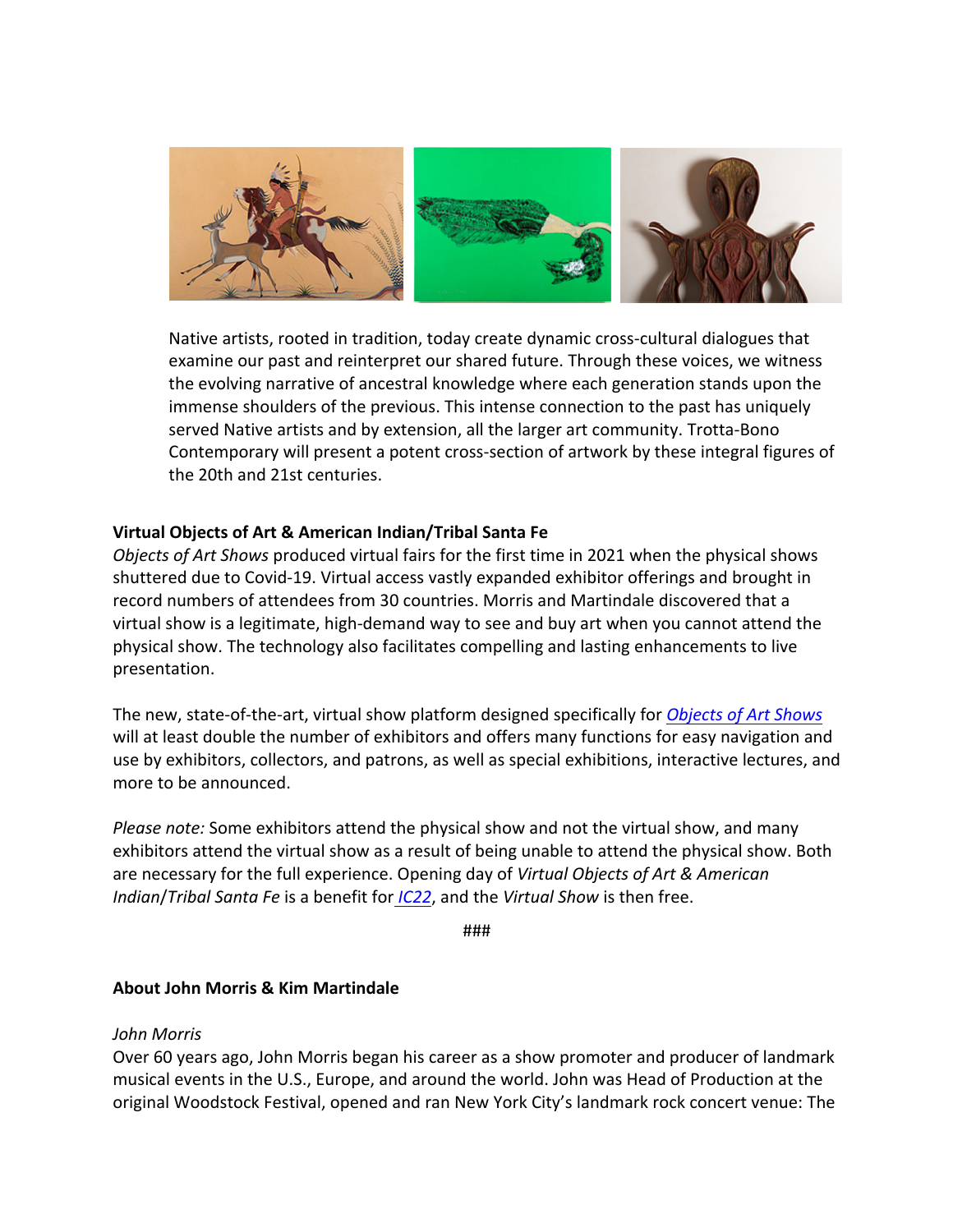Fillmore East, and created and owned London's first major rock concert venue: The Rainbow. John produced live concerts for bands including Paul McCartney & Wings, The Grateful Dead, The Moody Blues, The Jefferson Airplane, Jimi Hendrix, The Doors, and Santana.

Prior to co-producing *Objects of Art Shows*, John with Kim Martindale founded and coproduced *The Antiquities Show* in Santa Fe, which ran for 15 years. John has lived throughout the U.S., England, the Caribbean, and now calls Santa Fe home.

#### *Kim Martindale*

For over four and a half decades, Kim Martindale has produced some of the country's most prestigious and successful art shows. He was immersed in the art world from an early age and has brought his professionalism and enthusiasm to all areas of his work: appraising, advising, buying, selling, and gallery management, along with art show development, promotion, and management.

When Martindale was only 16 years old, he helped coordinate and implement the original and influential *Santa Fe Antique American Indian Art Show* (*Whitehawk*). After graduating from high school in 1979, his specific areas of interest led to intensive studies at various University of California campuses as well as universities in lowa, Japan, and Taiwan. At the same time, he continued his education by getting hands-on experience working for Sotheby's Los Angeles and Hong Kong.

His passions led to a succession of groundbreaking shows in Santa Fe, New Mexico that he coproduced: *Ethnographic Art Show, Winter Antiquities Show, the Summer Antiquities Show,* and the *Old West Show*. Martindale's credits also include the *Tribal Art Show*, held in association with the Denver Art Museum, and the *Scottsdale Antiques and Fine Art Show*, and ARTscottsdale, both in association with the Phoenix Art Museum and Art and Antiques Magazine. In California, he produced the *Santa Monica Indian Art Show*, as well as the San Francisco show, *Ethnic Visions*.

Martindale founded and produced the first 25 years of the *LA Art Show* at the Los Angeles Convention Center. He co-produces with John Morris the *Objects of Art & American Indian/Tribal Santa Fe*, which combines contemporary and historic material including fine art, paintings, sculpture, furniture, books, posters, jewelry, textiles, and tribal folk art, and American Indian material. They also produce the *San Francisco Tribal and Textile Art Show* and the *American Indian Art Show/San Francisco*—celebrating 38 years—which happen concurrently at Festival Pavilion at Fort Mason.

###

### *About Objects Of Art Shows*

*Objects of Art Shows produces both in-person and virtual events to offer material from contemporary to*